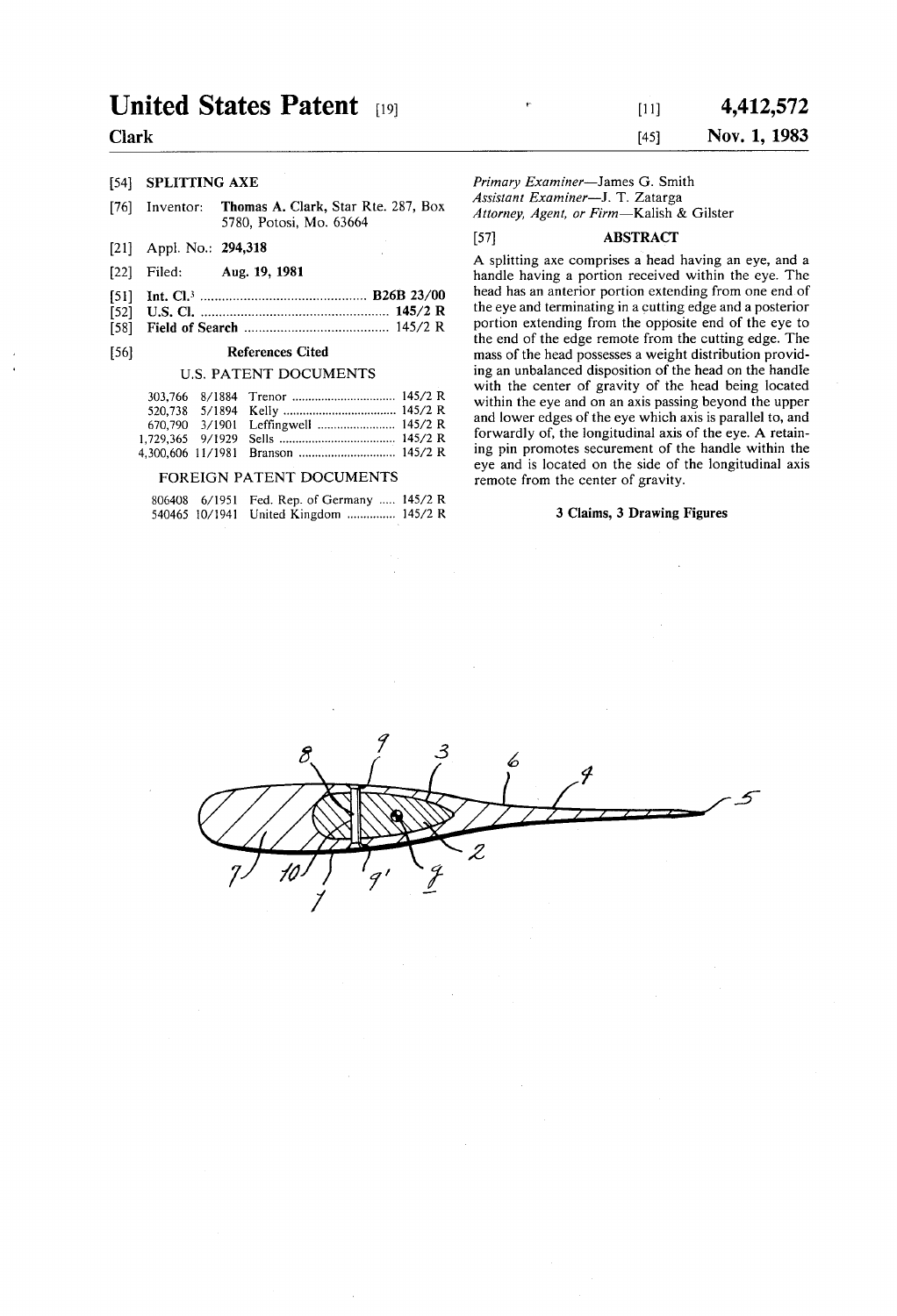





 $FIG. 3$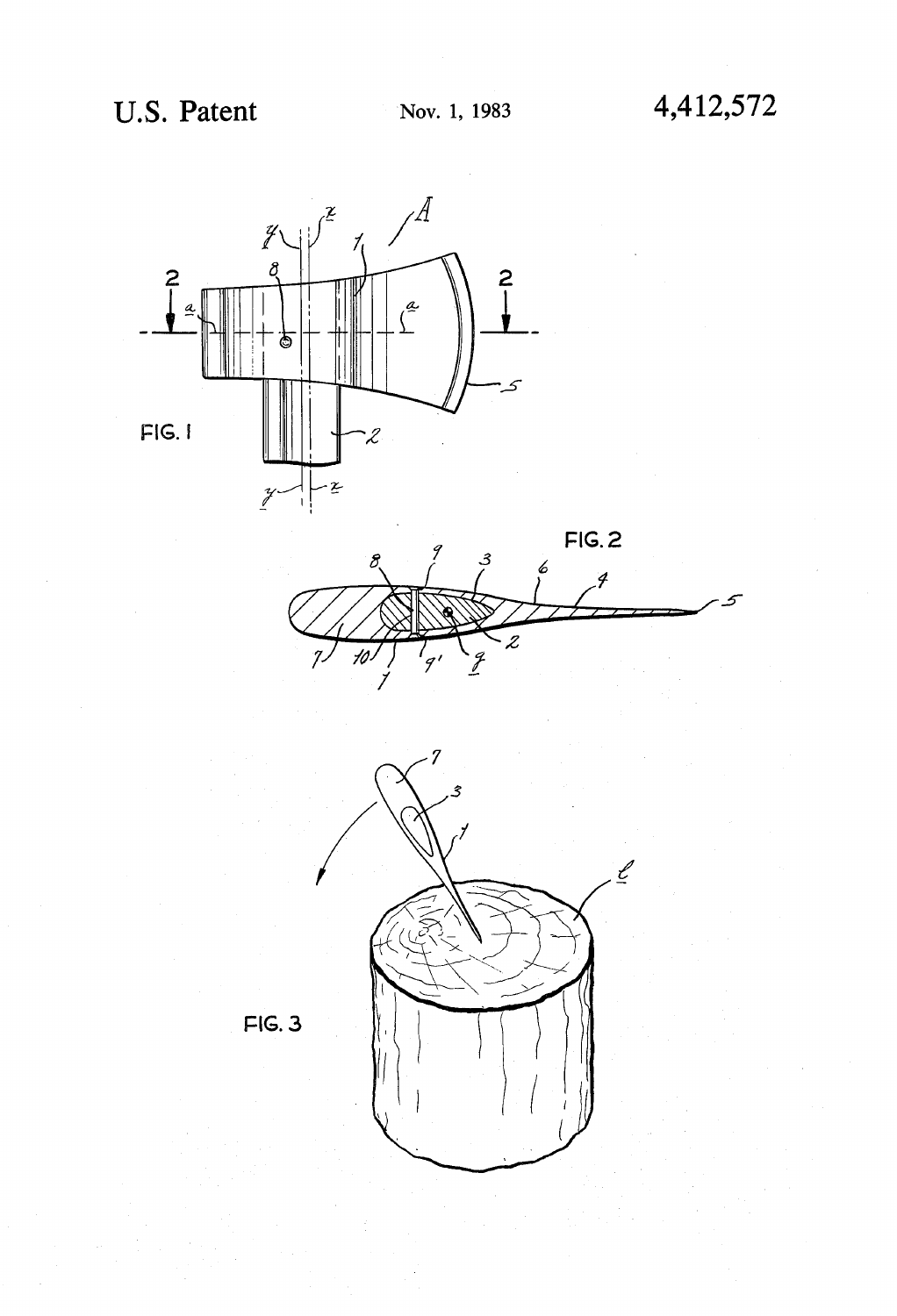## SPLITTING AXE

### BACKGROUND AND SUMMARY OF THE INVENTION 5

This invention relates in general to cutting tools and, more particularly, to new and useful improvements in a splitting axe.

Heretofore, various expedients have been considered<br>an effort to increase the efficiency of axes particularly  $10$ in an effort to increase the efficiency of axes particularly designed for splitting purposes, such as, with rails and the like. One such effort is revealed in the Sandidge U.S.<br>Pat. No. 1,272,538 which embodies an enlarged symmetrical wedge or splitting element formed adjacent the bit or cutting edge, which wedge will enter the slit <sup>15</sup> formed upon the cutting action and promote a widening of the cut developed. Another expedient is revealed in Graham U.S. Pat. No. 653,234 disclosing a balanced blade designed to increase penetration by means of an involved configuration comprising beveled shoulders <sup>20</sup> immediately rearwardly of the cutting edge and with there being a convex enlargement or knee posterior to each shoulder for cooperating therewith to form a fulcrum upon which the axe head may be rocked to loosen<br>the head from an incision made by the hlade 25 the head from an incision made by the blade.

It will thus be seen that in the prior art the axe heads are admittedly of a balanced character or with the weight thereof predominantly in the portion forwardly of the eye, that is, between the eye and the bit.

These prior art devices have thus relied upon the 30 incorporation of specially contrived configurations to coordinate with the cutting edge to promote log split ting action and thus have not served to reduce the amount of power which must be exerted by the user to<br>hring about the desired splitting action

The present invention contemplates the provision of a splitting axe having thus a single cutting edge wherein<br>the distribution of weight within the head is so uniquely arranged that upon the development of an incision within the wood to be split inertia resulting from the 40 weight distribution promotes succeeding splitting ac tion without the exertion of further effort by the user.

Therefore, it is an object of the present invention to provide an axe with a unique weight distribution within the head thereof so as to provide a gravity impelled 45 continuum of the axe splitting action subsequent to the development of the incision.<br>It is a further object of the present invention to pro-

vide a splitting axe having a developed weight distribution such that the center of gravity will be located upon 50 an axis passing through the eye of the axe head, but wherein such axis does not coincide with the vertical or longitudinal axis of the axe.

It is a still further object of the present invention to provide an axe of the type stated having a head weight 55 arrangement which will bring about effective results with but limited penetration of the cutting edge.<br>It is another object of the present invention to pro-

vide an axe of the character stated embodying a novel pin for effecting securement between the axe head and 60 tion. It is apparent that pin 8 may be utilized on other the handle or helve; such pin thereby preventing acci

dental, potentially hazardous parting.<br>It is a further object of the present invention to provide an axe having a unique pin for interengagement of It is to be further observed, particularly, that said pin the helve or handle and head, being located a predeter- 65 8 is also disposed within the rearward or cutting edgemined distance above the lower edge of the head to prevent inadvertent development of weakness in the lower zone of the head, as well as to prevent interfer

ence with the customary wedge utilized for handle retention.

It is a further object of the present invention to provide a splitting axe having a head of the character above-mentioned which is extremely effective in usage. bringing about optimum results, while requiring a relatively decreased demand upon the energies of the user; which may be economically produced as through con ventional means, such as forging, and which is durable and reliable in usage.

### BRIEF DESCRIPTION OF THE DRAWINGS

FIG. 1 is a side view of the splitting axe, with the handle partially cut away, constructed in accordance with and embodying the present invention.

FIG. 2 is a horizontal transverse sectional view taken on the line 2-2 of FIG. 1.

FIG. 3 is a view in partial perspective, illustrating the axe of the present invention as addressing a log for splitting action.

### DESCRIPTION OF THE PRACTICAL EMBODIMENTS

bring about the desired splitting action.<br>35 arcuated form, and with said anterior portion 4 tapering<br>35 arcuated form, and with said anterior portion 4 tapering Referring now by reference characters to the draw ings which illustrate practical embodiments of the pres ent invention, A generally designates an axe adapted for log splitting purposes incorporating a head 1 and a handle or helve 2 which is preferably of straight character. Said head 1, which may be produced in conven tional fashion, such as by forging, incorporates an eye 3 for snugly receiving the upper end of handle 2. At the leading end of the anterior portion 4 of head 1 there is provided a bit or cutting edge 5 having the customary in the expected fashion rearwardly toward eye 3, as indicated at  $6$ . Axe head 1 embodies a poll 7 or posterior portion which is of increased cross-section thereby according the poll relatively substantial weight, as described more fully hereinbelow.

> With reference to FIGS. 1 and 2, it will be seen that a retaining pin 8, having an enlarged head at each end, is provided for extension through suitable countersunk openings 9,9' in the sides of head 1 and an aligned, extended opening 10 within that portion of the handle 2 received within eye 3. Said pin 8 thus manifestly pro vides a reliable union between head 1 and handle 2 obviating a hazardous potential for mutual displacement. However, said pin 8 is located with relative precision in light of the peculiar weight distribution within head 1, being located below the transverse center line. indicated a-a, of head 1 roughly at a point about  $40\%$ <br>of the distance between the lower and upper edge of eye 3. This location assures of inhibiting any inadvertent weakness within the lower zone of the eye 3 avoiding<br>rupture thereof, as well as to be located sufficiently downwardly from any wedge (not shown) that might normally be inserted within the upper end of eye 3 for enhancing the security of handle 2 in operative condi comparable hand tools and thus constitutes a novel expedient for securing cooperating components in a safety promoting manner not hitherto considered.<br>It is to be further observed, particularly, that said pin

remote zone of the received portion of handle 2, rear-<br>wardly of the vertical or longitudinal center line of eye 3, as represented in the drawings by the axis y-y, as